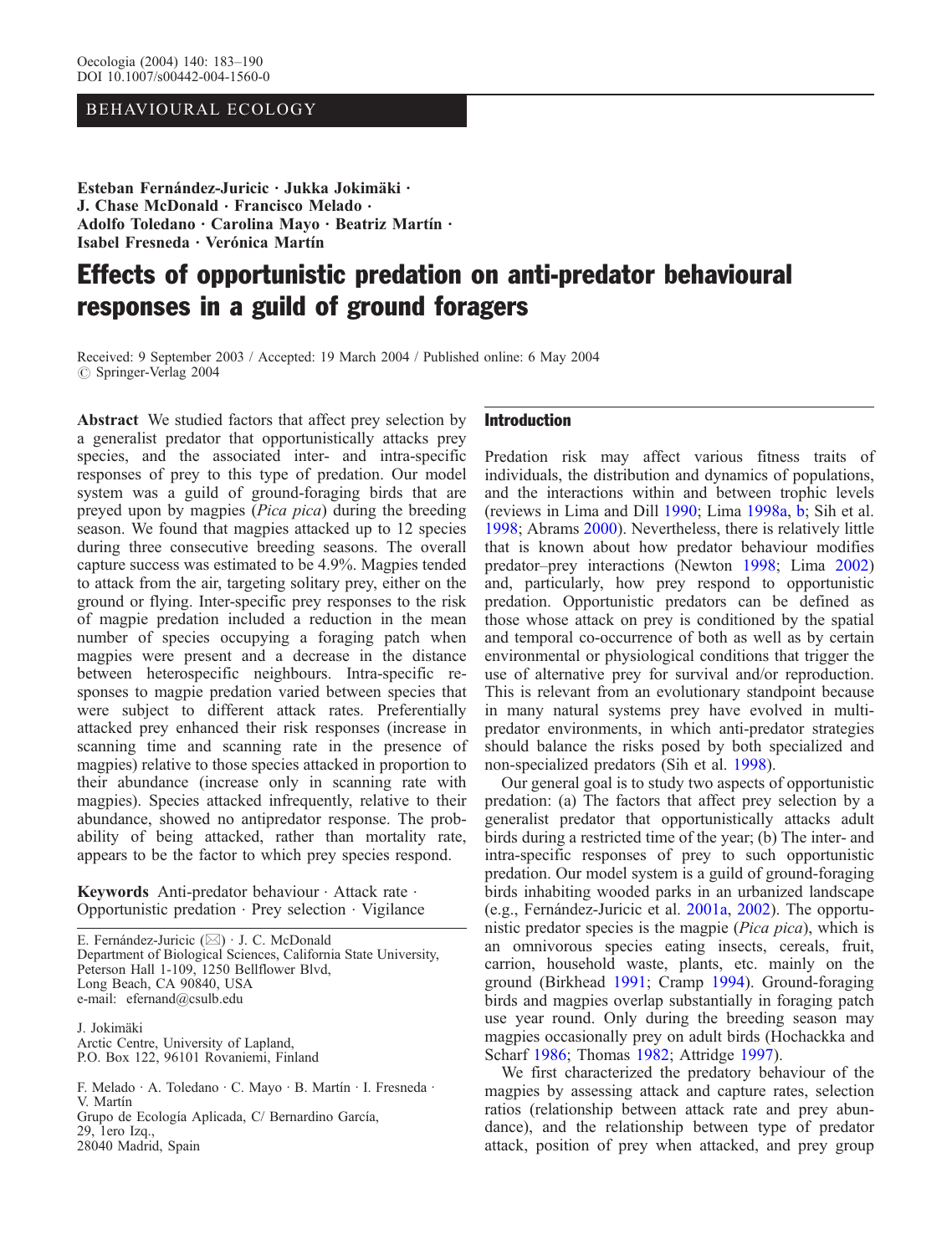<span id="page-1-0"></span>size. These data were necessary to determine the prey species that were preferentially attacked or avoided. Second, we analysed prey patch use (mean number of prey species and mean abundance of individuals foraging on the ground and perching on trees) in relation to the presence/absence of predators. Third, we studied whether prey foraging on the ground modified inter-specific neighbour distances of prey species in relation to the presence/absence of predators in the same foraging patch. Fourth, we assessed variations in vigilance and foraging behaviour strategies of three prey species (one attacked in proportion to abundance, one preferred, and one avoided) in two foraging conditions: with and without predators present in the foraging patch.

We expected that magpies would launch attacks from the air rather than from the ground, to increase the surprise effect, and that they would attack solitary individuals on the ground, rather than perching or flying prey, to decrease the chances of detection or escape. As for inter-specific anti-predator responses, we expected that, on average, fewer prey species and individuals would tend to forage on the ground when magpies were present, and that individuals would hide in cover within patches (e.g., perching on trees/shrubs). For prey that remained in the foraging patch regardless of the presence of magpies, inter-specific neighbour distances would decrease, as a strategy to increase dilution and decrease the chances of being caught by magpies (Roberts [1996\)](#page-7-0). Prey vigilance and foraging strategies would vary according to the potential danger of magpies for different species. Species that were attacked in greater proportion than their abundance were expected to increase their anti-predator responses (increase vigilance time and rate in the presence of magpies) relative to those attacked less (Lima [1992](#page-6-0)).

## Materials and methods

#### Study area

The study was conducted in the city of Madrid, Spain (40°25'N, 03° 43'W) during the 1997–2000 breeding seasons. Madrid has an extensive network of vegetation remnants (wooded parks) that harbour several bird species. Parks were located in the city centre and most of them were managed. They had high tree cover, and were composed of a mix of deciduous and coniferous trees, introduced and native shrub species, and lawns. Internally, wooded parks were divided into patches limited by a series of pathways for people, who used them as recreational grounds. Different parks were used to assess predator and anti-predator behaviour; we describe them in each of the following sections.

#### Magpie predation

We systematically recorded magpie attacks on other bird species in 15 wooded parks, ranging from 1 to 118.2 ha. Recordings spanned three consecutive breeding seasons, with different observation hours per season: 253 in 1997, 202 in 1998, and 95 in 1999.

We defined an attack as a rapid directed flight at a clearly identifiable bird or a flock (Cresswell [1993\)](#page-6-0), which resulted in the prey fleeing, being chased, or eventually being captured by magpies. We did not include in our analysis displacements by magpies (no prey chase involved, Birkhead [1991](#page-6-0)), which also occurred during the breeding season. During magpie attacks, we recorded: the number of individuals attacking, prey species attacked, whether or not a prey was captured, prey position when attacked (on the ground, flying, perching), prey aggregation (solitary, in group), and the type of magpie attack (magpies approached prey flying out from a perch or a different foraging patch or from the ground in the same foraging patch). After an attack, we followed the attacker for 10– 15 min to assess whether it resumed attacking. In cases in which the same magpie attacked another individual we only considered its first attack in our analysis.

#### Prey availability

We recorded the density of prey species within each of the 15 parks. Surveys were done four times by only one observer (E.F.J.) in 1997– 1999. All parks were surveyed on weekday mornings (from 0700 to

| <b>Table 1</b> Number of observed attacks by magpies and attack rate |  |
|----------------------------------------------------------------------|--|
| (observation hours between attacks), selection ratios (relationship  |  |
| between proportion of attacked individuals and the proportion of     |  |

available individuals), and results of a Chi-square test to determine whether selection ratios differed significantly from 1. Data are classified by prey species and breeding season

| Common name                           | Scientific name         | Number<br>of attacks between | Intervals<br>attacks (h) | Selection $\chi^2$ (p)<br>ratio |                    | of<br>attacks                   | Number Intervals<br>between<br>attacks (h) | Selection $\chi^2$ (P)<br>ratio |                 |
|---------------------------------------|-------------------------|------------------------------|--------------------------|---------------------------------|--------------------|---------------------------------|--------------------------------------------|---------------------------------|-----------------|
| Blackbird                             | Turdus merula           | 17                           | 15                       | 3.793                           | 14.42 $(0.001)$ 11 |                                 | 18                                         | 3.095                           | 7.56 (0.006)    |
| House sparrow                         | Passer domesticus       | 10                           | 25                       | 0.389                           | 31.29 $(0.001) 4$  |                                 | 51                                         | 0.249                           | 41.36 $(0.001)$ |
| Spotless starling                     | Sturnus unicolor        |                              | 36                       | 3.046                           | 3.71(0.054)        | 8                               | 25                                         | 3.601                           | 5.51(0.018)     |
| Rock dove                             | Columba livia           | 5                            | 51                       | 0.631                           | 1.91(0.167)        | 2                               | 101                                        | 0.376                           | 5.87(0.015)     |
| Woodpigeon                            | Columba palumbus        | 2                            | 127                      | 0.989                           | 0.01(0.988)        | 5                               | 40                                         | 1.611                           | 0.85(0.357)     |
| Hoopoe                                | Upupa epops             |                              | 253                      | 4.443                           | 0.61(0.433)        | $\overline{\phantom{m}}$        |                                            |                                 |                 |
| Treecreeper                           | Certhia brachydactyla 1 |                              | 253                      | 3.088                           | 0.47(0.494)        | $\overline{\phantom{m}}$        |                                            |                                 |                 |
| Great tit                             | Parus major             |                              | 253                      | 2.773                           | 0.42(0.518)        | $\overline{\phantom{m}}$        |                                            |                                 |                 |
| Serin                                 | Serinus serinus         |                              | 253                      | 0.405                           | 2.21(0.137)        | 1                               | 202                                        | 0.417                           | 2.02(0.155)     |
| Greenfinch                            | Carduelis chloris       |                              | 253                      | 1.315                           | 0.06(0.809)        | $\overline{\phantom{0}}$        |                                            |                                 |                 |
| Stock dove                            | Columba oenas           |                              | 253                      | 2.242                           | 0.31(0.575)        | $\hspace{0.1mm}-\hspace{0.1mm}$ |                                            |                                 |                 |
| Green woodpecker <i>Picus viridis</i> |                         |                              |                          |                                 |                    | 2                               | 101                                        | 5.855                           | 1.46(0.226)     |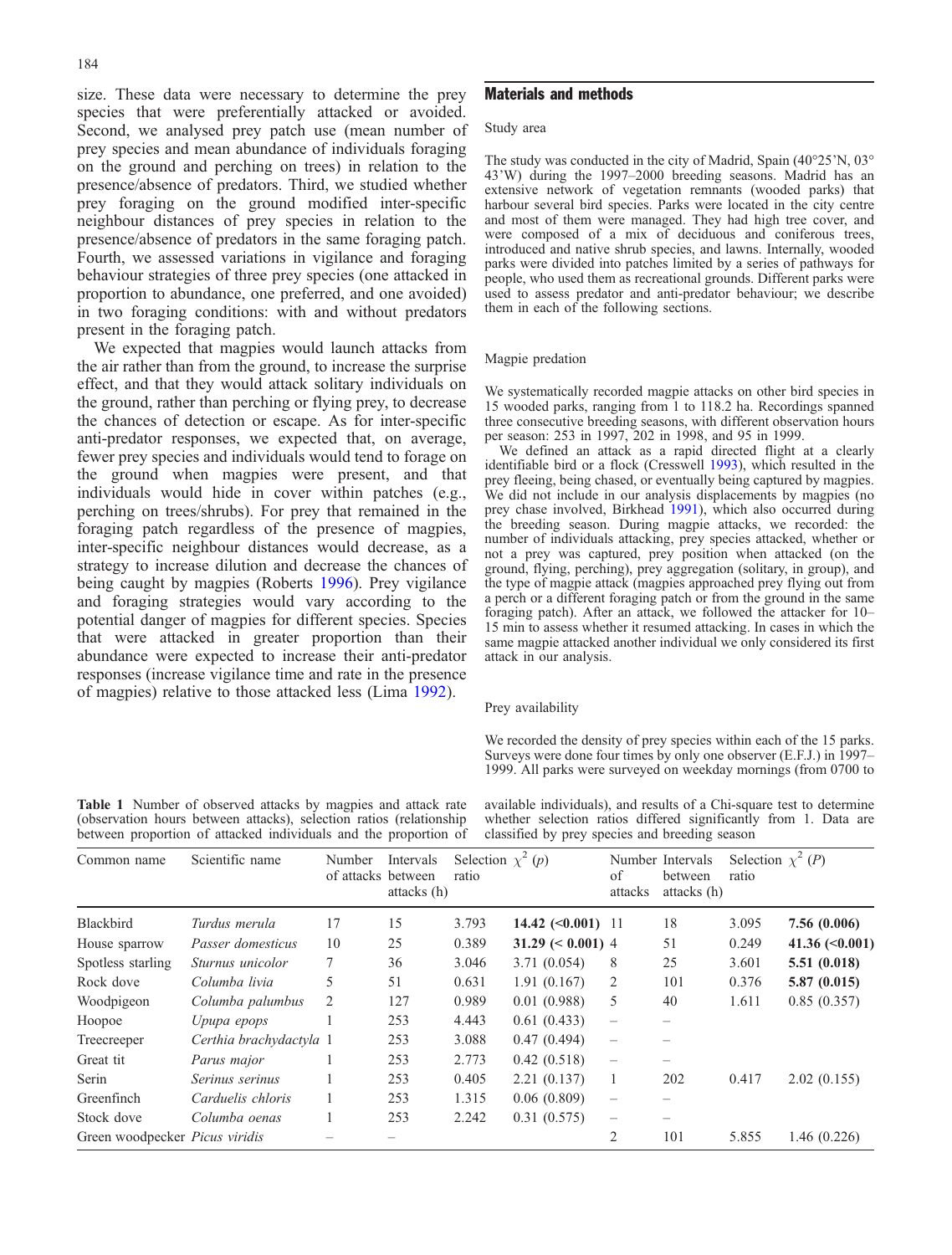1000 hours) during April–June. For all parks >2 ha, we recorded the number of individuals seen or heard in 100 m long and 50 m wide transects (Järvinen and Väisänen [1975\)](#page-6-0). We averaged the number of birds in each fixed transect (0.5 ha) throughout all visits. Transects were separated by 50–150 m to reduce spatial autocorrelation, and the same transects were used for each visit. The number of transects per wooded park was established in a logarithmic scale relation to the size of each park (range  $1-95$  transects). In parks  $\leq 2$  ha, we sampled the whole park employing a proportional amount of time to that used in line transects.

#### Anti-predator responses

We conducted three different studies with similar designs (see also Fernández-Juricic and Tellería [2000](#page-6-0)). In the first study, we assessed whether the mean number of ground-foraging prey species (Table [1](#page-1-0)) per patch and the mean number of individuals (including all species) per patch varied when magpies were present or absent from patches. The study was conducted in the 1998 breeding season in three wooded parks: Retiro (118.2 ha), Oeste (98.60 ha), and Moro (18.86 ha). Within each wooded park, we chose 25-m radius sample plots near internal pathways. The size of these plots reflected the mean size of patches divided by pathways. Sampling plots were separated from each other by at least 15 m and by the pathways used by visitors. Sampling plots had similar habitat configuration within parks, and were considered as resource patches. Our design was balanced, with 25 samples per treatment in different sampling plots.

We surveyed each sampling plot from observation points for 6– 8 min, focusing on the selected plots but remaining out of sight and out of the sampling plot. Whenever birds detected an observer, their behaviour changed substantially (Fernández-Juricic and Tellería [2000](#page-6-0)). In such cases, the point was abandoned for 1 h before resuming sampling. We recorded the number of ground-foraging prey species and their abundance both on the ground and perching in bushes/trees based on sightings and vocalizations. We recorded prey perching because hiding in cover could be a strategy to avoid predation while magpies were present in a patch.

In the second study, we assessed whether prey species modified the distances to their nearest heterospecific neighbours while foraging on the ground with and without magpies. We carried out the study in the 1997 breeding season in three wooded parks: Retiro, Oeste, and Austria (29.39 ha). We recorded as many samples as possible per park, with at least 18, and at most 50, samples per treatment. We also measured the distance between magpies and prey when one or more than one prey species were present in the sampling plot to determine whether magpies modified the distance to prey with variations in the number of prey species present per patch foraging on the ground. The number of samples per treatment varied among parks, with at least 16, and at most 25.

Distance to the nearest heterospecific neighbour was measured from hidden observation points to minimize human disturbance. Samples in which birds may have been affected by the presence of the observer were not considered. We used high resolution maps to record the location of magpies and different prey species when first observed. After the birds left the plot, the observer measured the distance to the nearest neighbour with a meter tape  $(\pm 0.05 \text{ m})$ . In those occasions when three prey species were foraging in the same sampling plot, we measured first and second nearest neighbour distances of each species (Krebs [1998\)](#page-6-0), but averaged these values to get a single estimate. When foraging in groups, neighbour distances were recorded by taking into account the distance from the centre of the flock.

In the third study, we assessed the vigilance and foraging behaviour of three model species (house sparrows *Passer domes*ticus, avoided by magpies; blackbirds Turdus merula, preferred by magpies; and woodpigeons Columba palumbus, attacked in proportion to their density, see Results) under two scenarios while foraging on the ground: with and without magpies present in the sampling plot. The size of the sampling plots was larger than in the two previous studies (35-m radius). This study was conducted during

two breeding seasons (1999–2000) in three wooded parks: Retiro, Oeste, and Moro. We pooled the data of both breeding seasons due to the similarity of results. Sample size varied between species, but we gathered at least 16 samples and at most 25 samples per combination of factors (scenario and park).

Sampling was conducted from fixed observation points that were out of sight of focal individuals. If a focal individual detected the observer, the sampling plot was temporarily abandoned. If prey species were foraging in flocks, the observer chose the focal individual at random before starting behavioural observations. Samples lasted 1–5 min (see also Fernández-Juricic and Tellería [2000](#page-6-0)). Feeding (head-down) and scanning (head-up) were treated as mutually exclusive activities. We recorded the number and duration of scanning events and the number of times the focal individual pecked on the ground searching for food, and calculated scanning rate (number of head-up's per min), total time spent scanning (s/ min), and food searching rate (number of pecks per min). All measurements were tape-recorded. We also measured some confounding factors that might have affected scanning and foraging behaviour: group size, grass cover  $(\%)$ , shrub cover  $(\%)$ , and tree cover  $(\%).$ 

#### Statistical analyses

To describe magpie attacks and to assess the association among type of magpie attack, prey position, and prey group size we pooled the data of the three breeding seasons because general predation patterns did not differ among years. However, to assess variations in attack rates and selection ratios, we analysed separately the 1997 and 1998 breeding seasons. Pearson product moment correlations were used to analyse the relationship between attack rate and prey density.

Because of the low number of captures (see Results), we decided to assess whether magpies showed any preference when *attacking* different prey species. Hence, we estimated selection ratios at the population level (following Krebs [1998](#page-6-0) and Manly et al. [2002](#page-7-0)) considering prey attacked rather than killed. Our experimental design can be considered as type I (Manly et al. [2002](#page-7-0)), with determination of prey being attacked and prey availability (prey density) across all the studied parks and no individual recognition of magpies. For a given prey species, we calculated the selection ratio  $(w<sub>I</sub>)$  as the proportion of the sample of attacked individuals divided by the proportion of available individuals. Selection ratios that did not differ from 1 suggest that prey were attacked in proportion to their abundance, above 1 indicated preference, and below 1 indicated avoidance. To determine whether a selection ratio was significantly different from 1, we first estimated the standard error of  $w<sub>I</sub>$  and then calculated the significance using a Chi-square test with one degree of freedom following Manly et al. [\(2002](#page-7-0)).

The relationship between type of magpie attack, prey position, and prey group size was assessed with a log-linear analysis. We included the three factors in the model and presented results of partial and marginal associations (StatSoft [2003](#page-7-0)).

We used a factorial ANOVA to analyse the effect of the presence of magpies within sampling plots on the number and overall abundance of prey species. Two factors were included: scenario and park. We used an ANCOVA to analyse variation in heterospecific nearest neighbour distance. Two analyses were conducted with two independent factors each: (a) neighbour distance between prey species with and without magpies in three parks, and (b) neighbour distance between magpies and prey with one and more than one prey species in three parks. Magpie and prey group sizes were included as co-variates in both analyses to control for potential relationships with neighbour distance. The following variables were normalized by log-transformation: neighbour distances, magpie group size, and prey group size. To analyse the effects of magpies on the scanning and foraging behaviour of prey species, we used an ANCOVA analysis, with two factors: scenario and park. Four co-variates were incorporated in the models to control for potential confounding factors: group size, grass cover, shrub cover, and tree cover. Scanning time and rate, and food searching rate were log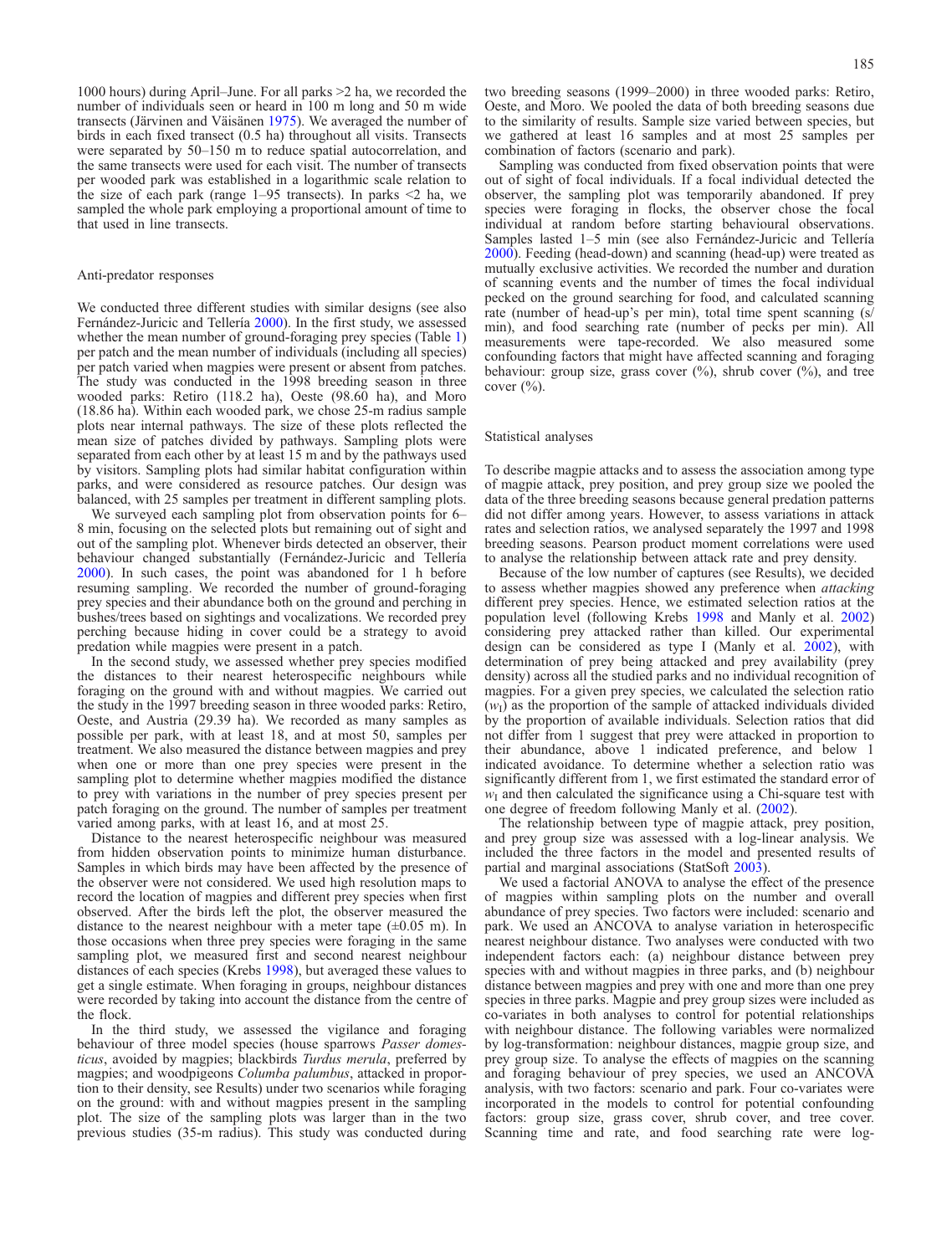transformed to meet normality assumptions. In all ANCOVA analysis, the park was considered a random factor.

Reported throughout Results are means  $\pm$  SE. Statistical analyses were conducted with STATISTICA 6.1.

#### Results

## General patterns of magpie predation

During three consecutive breeding seasons (1997–1999), we recorded 101 attacks by magpies on 12 bird species (Table [1](#page-1-0)). Only 5 of 101 attacks resulted in successful prey capture: (4.9% success): house sparrow (2 of 14 attacks, 14.3% success), greenfinch (1 of 1 attack, 100% success), rock dove (1 of 7 attacks, 14.3% success), and woodpigeon (1 of 7 attacks, 14.3% success). Magpies attacked alone in 94 of the observed cases (93.1%), 6 times in pairs  $(5.9\%)$ , and only once in a group of 6 individuals (1%).

Attack rate varied from as low as one attack per 253 observation hours in 1997 to as high as one attack per 15 observation hours in 1998 (Table [1](#page-1-0)). We did not find a significant relationship between attack rate and prey density in either breeding season (1997,  $r=0.504$ , P=0.114, n=11; 1998, r=−0.05, P=0.922, n=7).

Selection ratios varied among prey species (Table [1](#page-1-0)). In 1997, one species was preferred (blackbird), one was avoided (house sparrow), and 9 species were selected in proportion to their abundance (starling, rock dove, woodpigeon, hoopoe, treecreeper, great tit, serin, greenfinch, stock dove; Table [1](#page-1-0)). In 1998, two species were preferred (blackbird, starling), two were avoided (house sparrow, rock dove), and three were selected in proportion to their abundance (woodpigeon, serin, green woodpecker; Table [1\)](#page-1-0). The selection ratios did not change when our analyses were based on availability of flocks instead of availability of individuals (available from the authors upon request).

We found a relationship among the type of magpie attack, position of prey when attacked, and prey group size. The model that best fitted the observed frequencies included two effects (partial association,  $\chi^2$ =2.72, df=5,  $P=0.742$ ) that could be interpreted as follows. Magpies usually launched an attack from the air rather than from the ground. They selectively attacked prey flying or on the ground rather than prey perching (marginal association,  $\chi^2$ =7.95, df=2, P=0.018, Table 2). Also, magpies usually attacked solitary prey rather than prey in groups (marginal association,  $\chi^2 = 21.22$ , df=1, P<0.001, Table 3). When excluding either effect, the model fit became significantly worse than with the two effects considered simultaneously (partial association,  $\chi^2 > 20$ , df=1-5, P<0.001).

Number and abundance of prey species per patch

The mean number of prey species foraging on the ground decreased significantly when magpies were present within

Table 2 Marginal frequency for the effects included in the loglinear model that fitted the observed frequencies showing association between type of magpie attack and position of the target individuals

| Type of attack | Position of target individuals | Total    |        |    |
|----------------|--------------------------------|----------|--------|----|
|                | Flying                         | Perching | Ground |    |
| Flying         | 38                             |          | 37     | 84 |
| Ground         |                                |          |        | Q  |
| Total          | 38                             |          | 46     | 93 |

Table 3 Marginal frequency for the effects included in the loglinear model that fitted the observed frequencies showing group size of the target individuals

| Group size of target individuals |       | Total |
|----------------------------------|-------|-------|
| Alone                            | Group |       |
| 69                               | 24    | 93    |

the sampled patches  $(F_{1,2}=31.39, P<0.03,$  Fig. 1). However, the number of ground-foraging species perching in trees/bushes did not vary significantly with and without the presence of magpies within patches  $(F_{1,2}=1.15,$  $P=0.465$ , Fig. 1). Mean abundance of all prey species on the ground did not vary significantly with the presence or absence of magpies (without magpies, 3.45±0.44; with magpies,  $3.12\pm0.45$ ;  $F_{1,2}=0.63$ ,  $P=0.509$ ), and neither did the mean abundance of all prey species perching in trees/ bushes (without magpies, 2.82±0.31; with magpies, 2.41  $\pm 0.32$ ;  $F_{1,2} = 0.99$ ,  $P = 0.423$ ). The effects of park and the interaction between park and the presence of magpies were not significant  $(P>0.05)$ .



Fig. 1 Mean prey species richness when foraging on the ground and perching on trees/bushes without and with magpies present within resource patches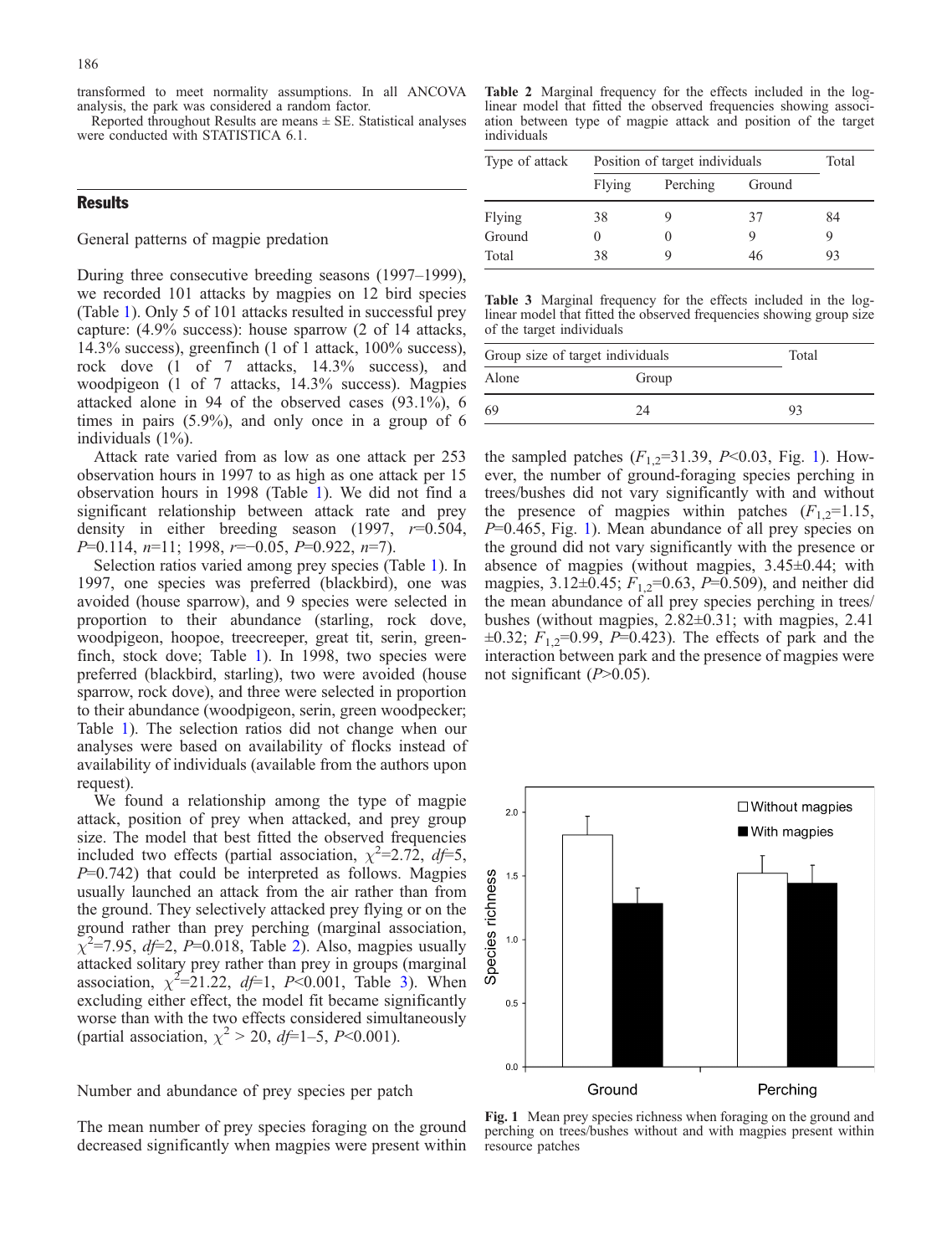Heterospecific neighbour distances

The distance between magpies and prey species did not vary significantly when there was one or more than one prey species present in the patch (one, 12.46±0.84; more than one,  $11.02\pm0.88$ ;  $F_{1,2}=0.23$ ,  $P=0.671$ ). The effects of park, interaction between park and number of prey species, magpie group size, and prey group size were not significant (P>0.05). However, after controlling for prey group size  $(F_{1,160} = 12.05, P \le 0.001)$ , mean neighbour distance between species decreased significantly when magpies were present in the patches (magpie absent, 2.93  $\pm 0.18$ ; magpie present, 0.82 $\pm 0.29$ ;  $F_{1,4} = 32.62$ , P<0.01). This effect did not differ significantly between the three parks studied  $(P>0.05)$ . Finally, the effects of magpie group size and the interaction between the presence/ absence of magpies and parks were not significant  $(P>0.05)$ .

### Prey scanning and foraging behaviour

## Avoided prey species

The foraging behaviour of house sparrows was not statistically different when magpies were present or absent (scanning time,  $F_{1,2}$ =0.23, P=0.679; scanning rate,  $F_{1,2}=0.02$ ,  $P=0.901$ ; food searching rate,  $F_{1,2}=0.26$ ,  $P=0.658$ ; Fig. 2). We found a group size effect, whereby scanning time  $(F_{1,60} = 5.15, P \le 0.03)$  and scanning rate  $(F_{1,60} = 4.51, P < 0.05)$  decreased with the number of conspecifics. All other studied effects (park, interaction between park and presence/absence of magpies, grass cover, shrub cover, and tree cover) were not significant  $(P>0.05)$ .

## Preferred prey species

Blackbirds increased the amount of time allocated to scanning with the presence of magpies  $(F_{1,2}=26.74)$ ,  $P<0.03$ , Fig. 2a). Scanning rate increased when magpies were present in the sampling plot  $(F_{1,2}=34.95, P<0.03,$ Fig. 2b). Controlling for variations in grass cover  $(F_{1,93}=6.01, P<0.02)$ , food searching rate decreased when magpies were in the sampling plot  $(F_{1,2}=21.91)$ ,  $P<0.05$ , Fig. 2c), probably as a result of more time invested in scanning. All other studied effects (park, interaction between park and presence/absence of magpies, group size, shrub cover, and tree cover) were not significant  $(P>0.05)$ .

## Prey attacked in proportion to its availability

Woodpigeons did not show significant differences in their scanning time with the presence or absence of magpies  $(F_{1,2}=0.19, P=0.699, Fig. 2a)$ . However, scanning rate did increase when magpies were present in the sampling plot



Fig. 2a*–*c Variations in a scanning time, b scanning rate, and c food searching rate among three species (blackbirds Turdus merula, woodpigeons Columba palumbus, and house sparrows Passer domesticus) in two scenarios: individuals foraging without and with magpies

 $(F_{1,2}=44.52, P<0.03, Fig. 2b)$ . Finally, food searching rate was not affected significantly by the presence of magpies  $(F_{1,2}=1.39, P=0.350, Fig. 2c)$ ; however, it did increase with group size  $(F_{1.78}=7.11, P<0.01)$ . All other studied effects (park, interaction between park and presence/ absence of magpies, grass cover, shrub cover, and tree cover) were not significant  $(P>0.05)$ .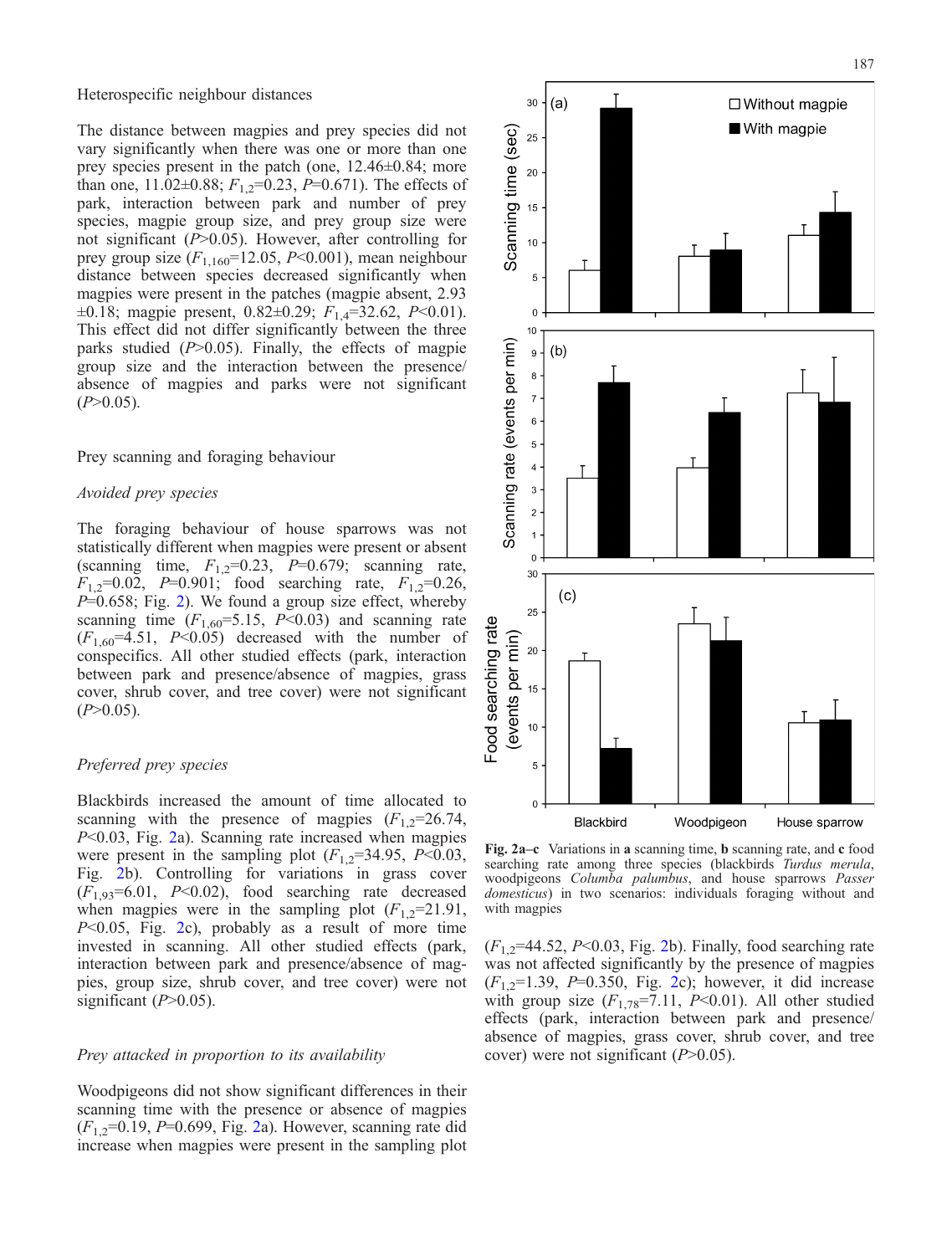# **Discussion**

## Predation patterns

Magpies prey on adult birds only during the breeding season. Capture success appears to be low (4.9%) compared to other raptor systems that were studied using similar methodology (e.g., Cresswell [1996:](#page-6-0) Accipiter nisus, 9.9%; Falco columbarius 8.8%; F. peregrinus, 5.7%). This may be related to the fact that magpies are non-specialized predators and that adult bird hunting may be a secondary, rather than a primary, source of protein to feed chicks (Birkhead [1991](#page-6-0)).

Magpies mainly targeted prey on the ground or flying between patches. This may increase the surprise factor because magpies launched their attacks from perching positions reducing the time exposed to prey. Moreover, magpie tendency to attack solitary individuals, instead of those foraging in groups, may be explained by several factors. Solitary individuals may have lower probability of detecting attacking predator than those foraging in flocks (e.g., Neill and Cullen [1974,](#page-7-0) Powell [1974](#page-7-0); Cresswell [1994](#page-6-0), but see Fernández-Juricic and Schroeder [2003\)](#page-6-0). Singling out solitary prey may be easier than when prey forage in groups (confusion effect, e.g., Krakauer [1995\)](#page-6-0). Finally, solitary individuals may be in worse body conditions than individuals in groups (e.g., Kenward [1978](#page-6-0)).

Inter- and intra-specific prey responses to opportunistic predation

Inter-specifically, the decrease in the mean number of prey species foraging near magpies can be considered a common response to increased predation risk (reviewed in Lima and Dill [1990\)](#page-7-0). However, we did not find a similar effect on prey abundance, probably because of restricted patch profitability that limited the number of individuals per patch. Our results suggest that prey may have moved towards predator-free patches, where the time available to foraging would be higher due to lower predation risk, rather than hiding within patches (e.g., perching in trees/ bushes) in high risk situations.

Different prey species also increased aggregation when magpies were present in a foraging patch. We cannot regard these tighter aggregations as flocks, because heterospecifics did not co-ordinate movements in and out of patches. Nevertheless, it is an interesting effect taking into account that the prey species studied are not considered to form inter-specific aggregations during the breeding season. Similar seasonal responses were found in forest passerines, which clumped their breeding territories when the perceived risk of predation increased (Forsman et al. [1998](#page-6-0)). The tendency to form aggregations in our system may be accounted for by the lower probabilities of magpies attacking groups, and the lower chances of prey being caught if an attack occurred due to dilution effects (e.g., Whitfield [2003\)](#page-7-0).

There are relatively few theoretical and empirical studies on the intra-specific responses to opportunistic predation (e.g., Lima [1992;](#page-6-0) Matsuda et al. [1993](#page-7-0); Stanford [1995](#page-7-0); Ward et al. [1997](#page-7-0); Bshary and Noë [1997\)](#page-6-0). For instance, hedgehogs (Erinaceus europaeus) avoided patches and reduced foraging effort in response to the odours of its opportunistic predator, the badger (Meles meles); but these reactions vanished within a couple of days in experimental conditions and after a few minutes in natural situations (Ward et al. [1997\)](#page-7-0). Red colobus monkeys (Colobus badius tephrosceles) responded to opportunistic predation by chimpanzees (Pan troglodytes schweinfurthii) by moving to the upper canopy, reducing neighbour distance, emitting specific vocalizations and varying vocal rates with the distance to predators (Stanford [1995](#page-7-0)).

We found differential responses to opportunistic predation. Species that were preferentially attacked (blackbird) or attacked in proportion to their abundance (woodpigeon) showed some anti-predator responses; whereas the species that was attacked less than in proportion to its abundance (house sparrow) did not show any behavioural adjustment to the presence of magpies. These responses are akin to the predictions of Lima's [\(1992](#page-6-0)) model concerning prey facing non-dangerous predators. This model entails a two-predator system with varying risk to prey, which exhibit nonspecific defences (e.g., those effective for both predators). The model predicts that as attack rate increases, so does anti-predator behaviour (e.g., proportion of time vigilant), but only when predators are easy to detect in order to escape successfully. However, species in which the chances of detecting predators successfully are much lower may not modify anti-predator behaviour in the presence of predators. This is because their best strategy to reduce mortality may be minimizing time exposed to predators rather than increasing vigilance. This might be the case of house sparrows whose probability of detecting disturbances has been shown to be much lower than blackbirds and woodpigeons (Fernández-Juricic et al. [2001b](#page-6-0)). The lack of house sparrow responses to magpies could be related to conflicting anti-predator strategies. If house sparrows have different responses to different predators (e.g., aerial, ground), they would tend to ignore predation from rare or occasional ones (Matsuda et al. [1993](#page-7-0)), as spending time in preventing opportunistic predation may be too costly.

Species that did respond to opportunistic predation showed different strategies, which may be related to the frequency of predator–prey interactions (e.g., magpie attack rates). As blackbirds are preferentially attacked, they may need to deploy more responses (increasing both scanning time and scanning rate) to ensure they would detect an attack. The pass-along effect may be also implicated (Lima [1990](#page-6-0)), as blackbirds that successfully evaded an attack may have increased the chances of an attack to other individuals. Woodpigeons, on the other hand, had fewer attacks relative to blackbirds, and displayed only one anti-predator strategy (increasing scanning rates). By interrupting foraging more often,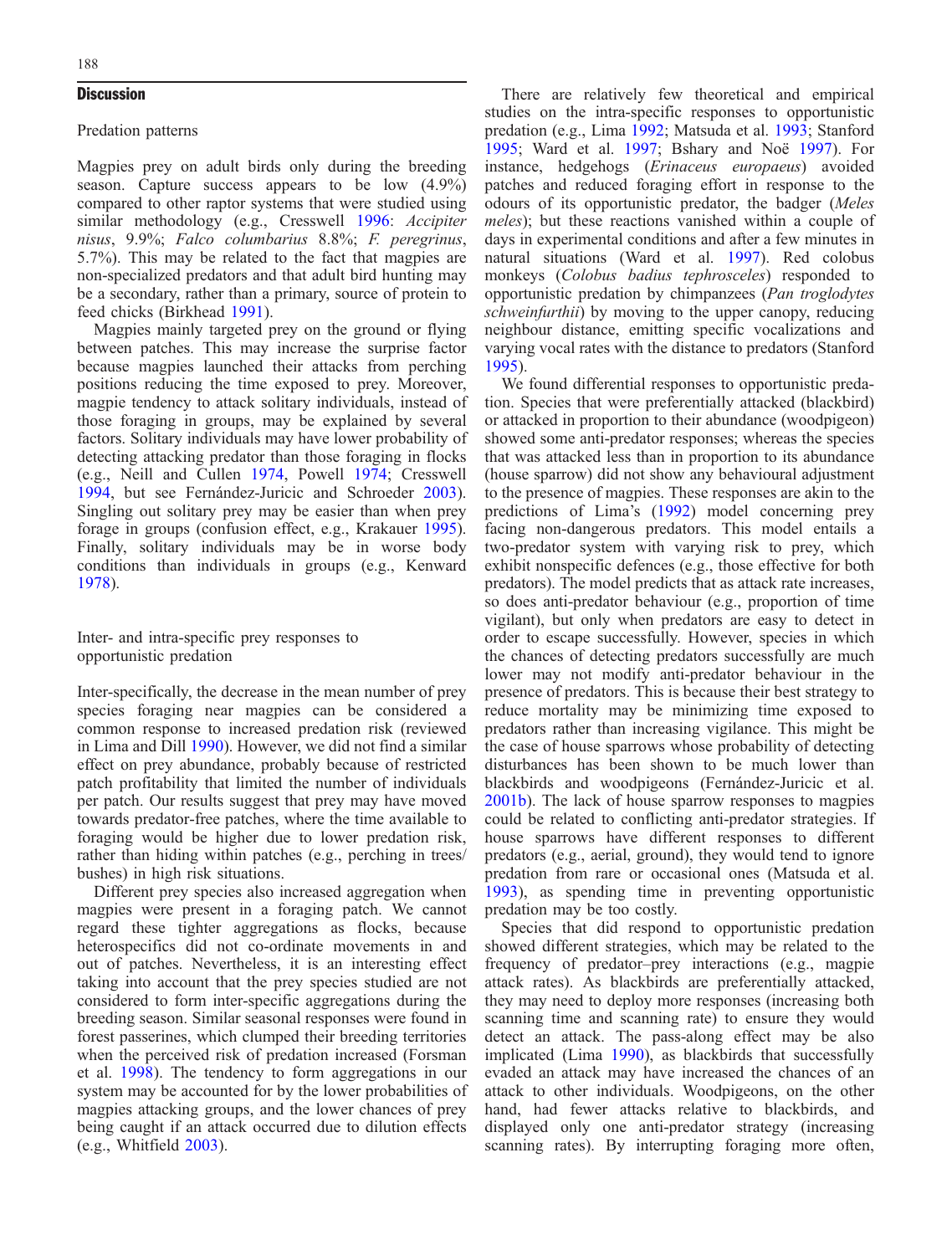<span id="page-6-0"></span>woodpigeon inter-scan intervals would shorten (Hart and Lendrem 1984), enhancing the chances of keeping track of magpie movements.

We conclude that magpie predation can be considered opportunistic in the sense that it may be an occasional foraging strategy. However, magpies do not attack at random. They differentially attack several prey species with different relative abundances. As a result, prey tended to invest more in anti-predator responses when relative predation risk (e.g., attack rates in relation to abundance) was higher (Cresswell et al. 2003).

Implications for the ecology of predator–prey interactions

A recent study (Lima [2002\)](#page-7-0) pointed out that understanding predator behaviour will bring more insights into the theory of predator–prey interactions. Along these lines, our results suggest that opportunistic predators show targeting behaviour under circumstances that may increase capture probabilities (e.g., prey alone rather than in groups). However, Cresswell et al. (2003) found that opportunistic predators may not be selective on the basis of body posture (e.g., preferentially targeting head-down foraging individuals). Therefore, we extend Lima's ([2002\)](#page-7-0) suggestion and call for a theoretical reassessment of the role of opportunistic, as opposed to specialized, predation, as many prey species deploying anti-predator behaviour face multi-predator environments (Lima 1990; Sih et al. [1998\)](#page-7-0). This task will require more empirical studies in systems other than avian.

Given the relatively low levels of capture success detected in our system, our data support the view that mortality per se may not be a good indicator of predation risk (Lima 1990, [2002\)](#page-7-0). Instead, anti-predator behaviour appears to be regulated by the probability of being attacked. Therefore, capture rates would have more to do with anti-predator strategies of different species than with the number of available prey of those species (Abrams 1993). This may be particularly relevant for opportunistic predators, because of the wide variety of potential prey species. It follows that functional and numerical responses of opportunistic predators should be estimated considering not only predator and prey abundances (Abrams and Ginzburg 2000; Vucetich et al. [2002\)](#page-7-0), but also the composition of prey communities and the complex relationship between predator targeting behaviour and inter- and intra-specific anti-predator responses. For instance, when opportunistic predators show no preference and prey show non-specialized anti-predator responses, functional responses may be a function of prey density alone. However, functional responses may also be affected by prey behaviour when prey show different types of specialized anti-predator responses.

Acknowledgements We thank Patrick Zollner, Vanessa Quinn, Brian Sturtevant, and two anonymous referees for comments and feedback.

#### References

- Abrams PA (1993) Why predation rate should not be proportional to predator density. Ecology 73: 726-733
- Abrams PA (2000) The evolution of predator–prey interactions: theory and evidence. Annu Rev Ecol Syst 31:79–105
- Abrams PA, Ginzburg LR (2000) The nature of predation: prey dependent, ratio dependent or neither? Trends Ecol Evol 15:337–341
- Attridge W (1997) Magpie catching house martin. Br Birds 90:191– 192
- Birkhead T (1991) The magpies: the ecology and behavior of blackbilled and yellow-billed magpies. Poyser, London
- Bshary R, Noë R (1997) Anti-predation behaviour of red colobus monkeys in the presence of chimpanzees. Behav Ecol Sociobiol 41:321–333
- Cramp S (ed) (1994) Handbook of the birds of Europe, the Middle East and North Africa. The birds of the western Palearctic, vol VIII, Crows to finches. Oxford University Press, Oxford
- Cresswell W (1993) Escape responses by redshanks, Tringa tetanus, on attack by avian predators. Anim Behav 46:609–611
- Cresswell W (1994) Flocking as an effective anti-predation strategy in redshanks, Tringa totanus. Anim Behav 47:433–442
- Cresswell W (1996) Surprise as a winter hunting strategy in Sparrowhawks Accipiter nisus, Peregrines Falco peregrinus and Merlins F. columbarius. Ibis 138:684–692
- Cresswell W, Lind J, Kaby U, Quinn JL, Jakobsson S (2003) Does an opportunistic predator preferentially attack nonvigilant prey? Anim Behav 66:643–648
- Fernández-Juricic E, Tellería JL (2000) Effects of human disturbance on blackbird (Turdus merula) spatial and temporal feeding patterns in urban parks of Madrid (Spain). Bird Study 47:13–21
- Fernández-Juricic E, Sanz R, Sallent EA (2001a) Frequencydependent predation by wild birds at edges and interiors of woodland. Biol J Linn Soc 73:43–49
- Fernández-Juricic E, Jimenez MD, Lucas E (2001b) Alert distance as an alternative measure of bird tolerance to human disturbance. Implications for park design. Environ Conserv 28:263– 269
- Fernández-Juricic E, Jimenez MD, Lucas E (2002) Factors affecting intra- and inter-specific variations in the difference between alert and flight distances in forested habitats. Can J Zool 80:1212–1220
- Fernández-Juricic E, Schroeder N (2003) Do variations in scanning behaviour affect tolerance to human disturbance? Appl Anim Behav Sci 84:219–234
- Forsman JT, Mönkkönen M, Inkeröinen J, Reunanen P (1998) Aggregate dispersion of birds after encountering a predator: experimental evidence. J Avian Biol 29:44–48
- Hart A, Lendrem DW (1984) Vigilance and scanning patterns in birds. Anim Behav 32:1216–1224
- Hochackka WM, Scharf CS (1986) Black-billed Magpie, Pica pica, predation on bats. Can Field Nat 100:121–122
- Järvinen O, Väisänen RA (1975) Estimating relative densities of breeding birds by the line transect method. Oikos 29:225–228
- Kenward RE (1978) Hawks and doves: factors affecting success and selection in goshawk attacks on woodpigeons. J Anim Ecol 47:449–460
- Krakauer DC (1995) Groups confuse predators by exploiting perceptual bottlenecks: a connectionist model of the confusion effect. Behav Ecol Sociobiol 36:421–429
- Krebs CJ (1998) Ecological methodology. Benjamin Cummings, New York
- Lima SL (1990) Evolutionary stable antipredator behavior among isolated foragers: on the consequences of successful escape. J Theor Biol 143:77–89
- Lima SL (1992) Life in a multi-predator environment: some considerations for anti-predatory vigilance. Ann Zool Fenn 29:217–226
- Lima SL (1998a) Nonlethal effects in the ecology of predator–prey interactions. Bioscience 48:25–34